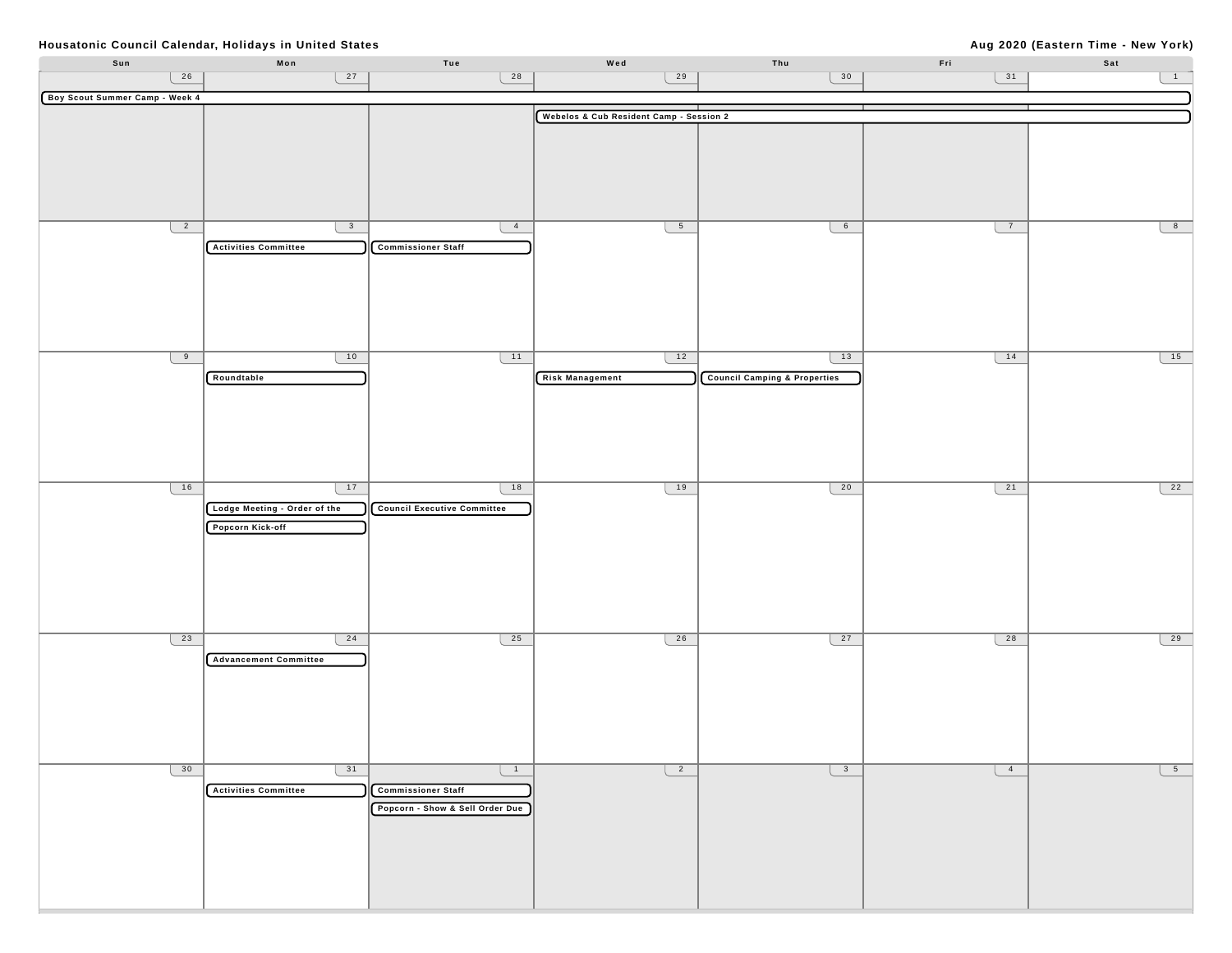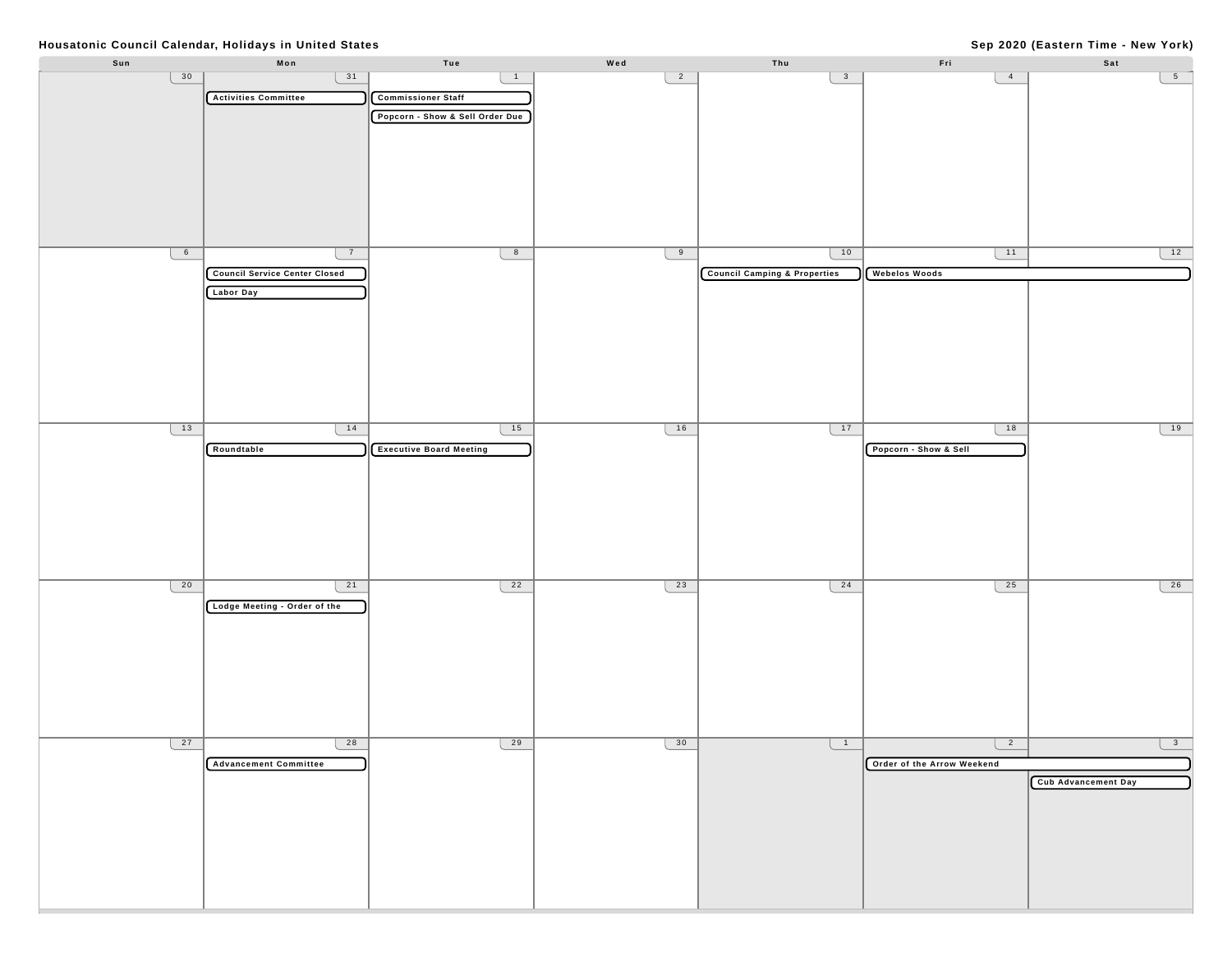## **Oct 2020 (Eastern Time - New York)**

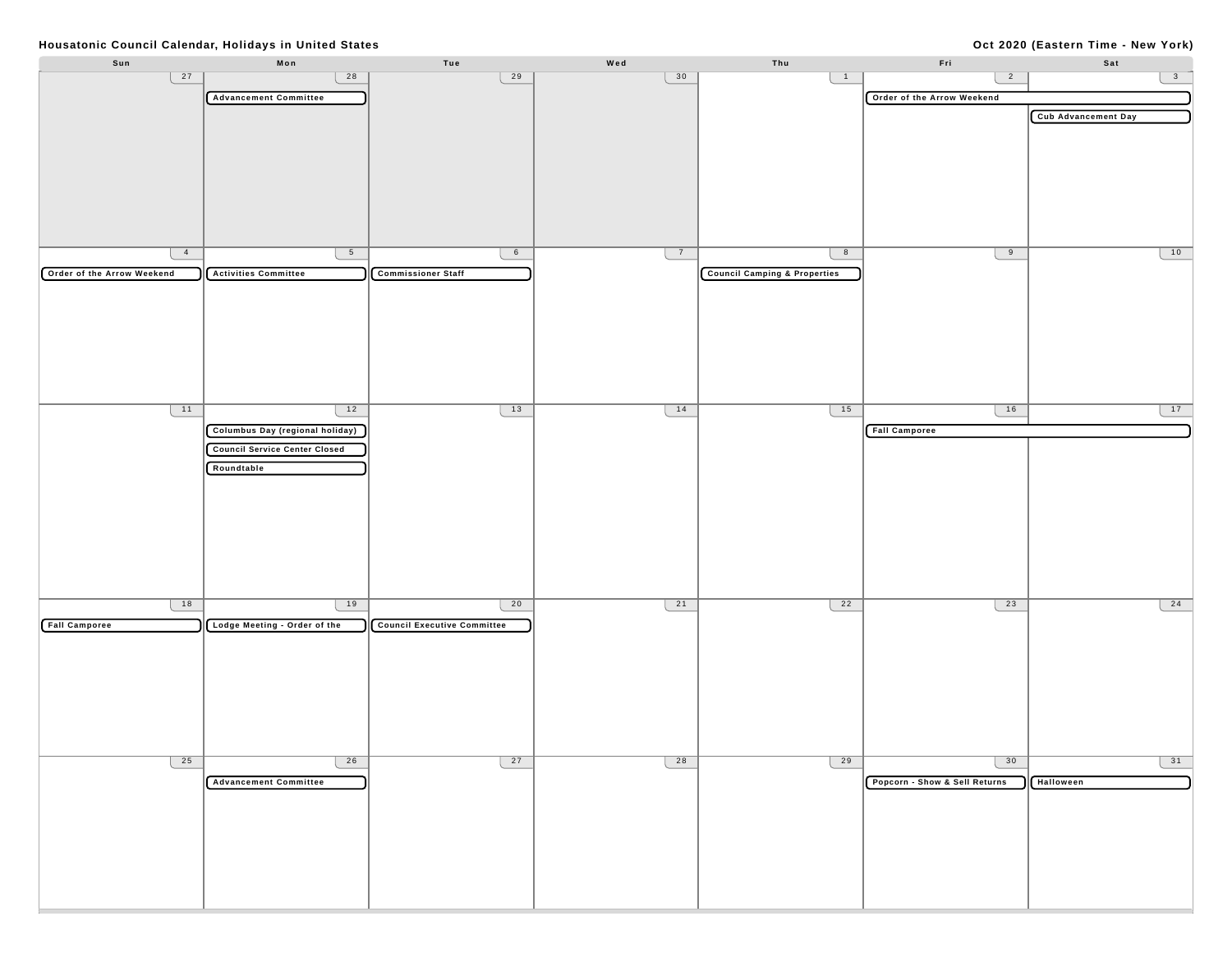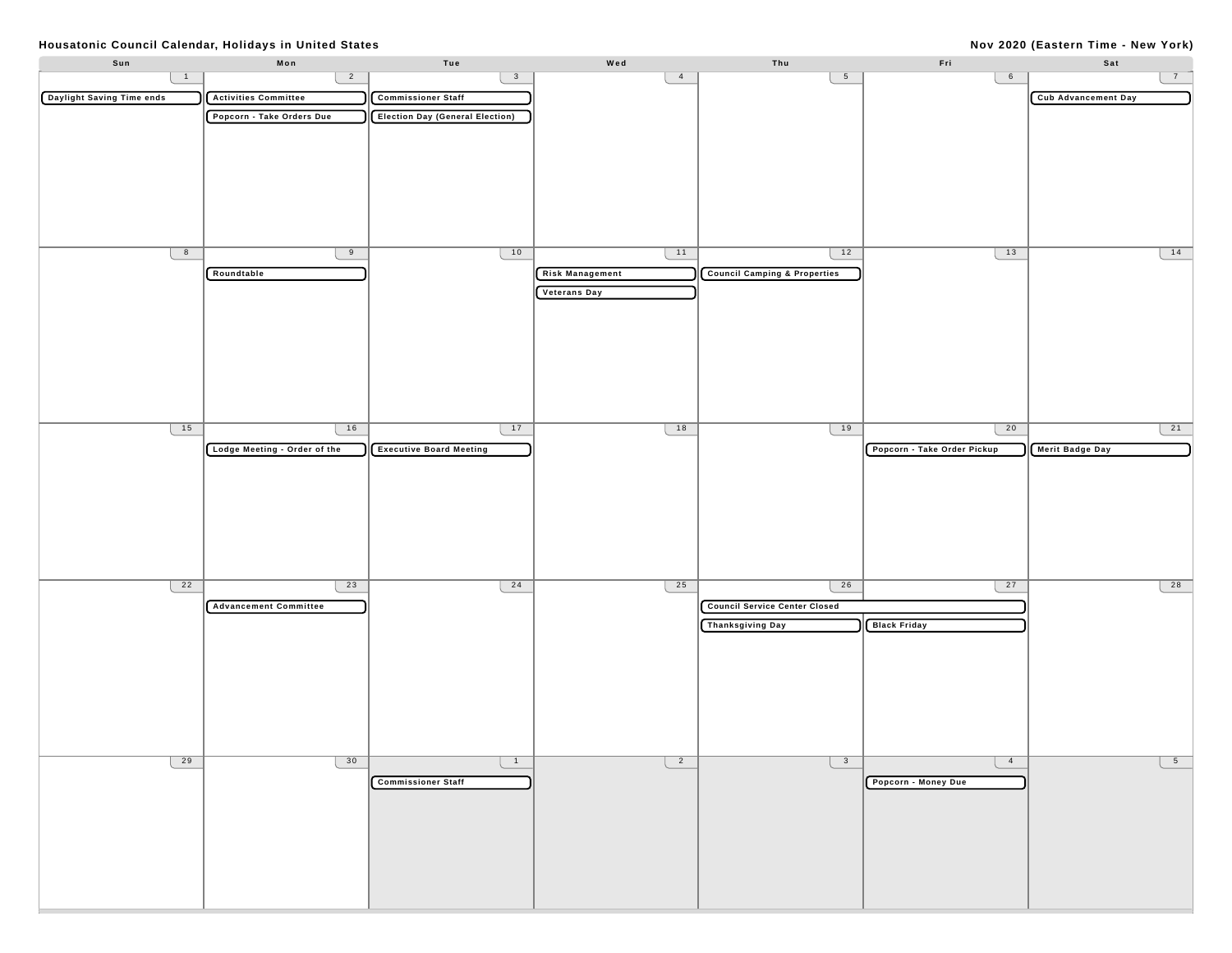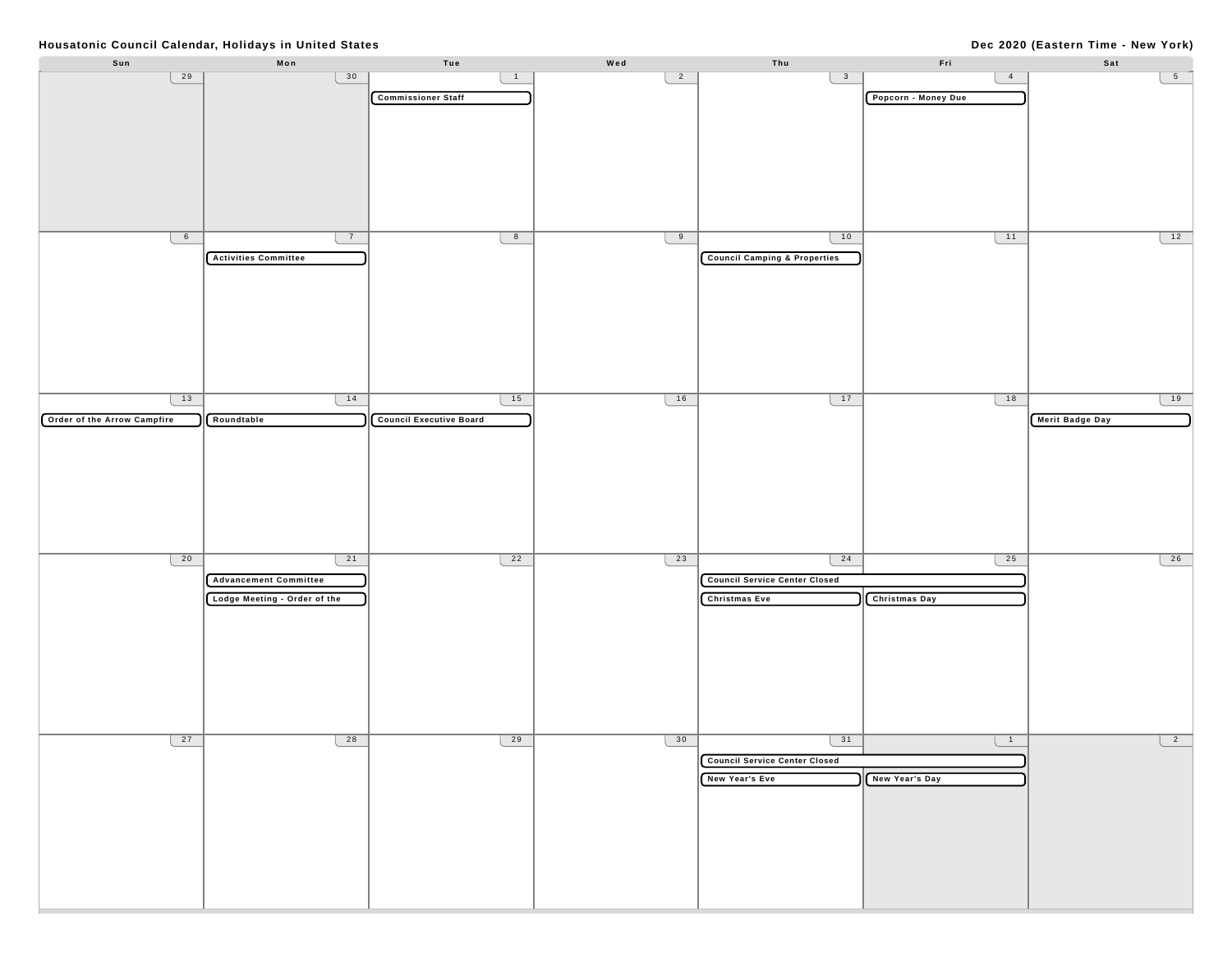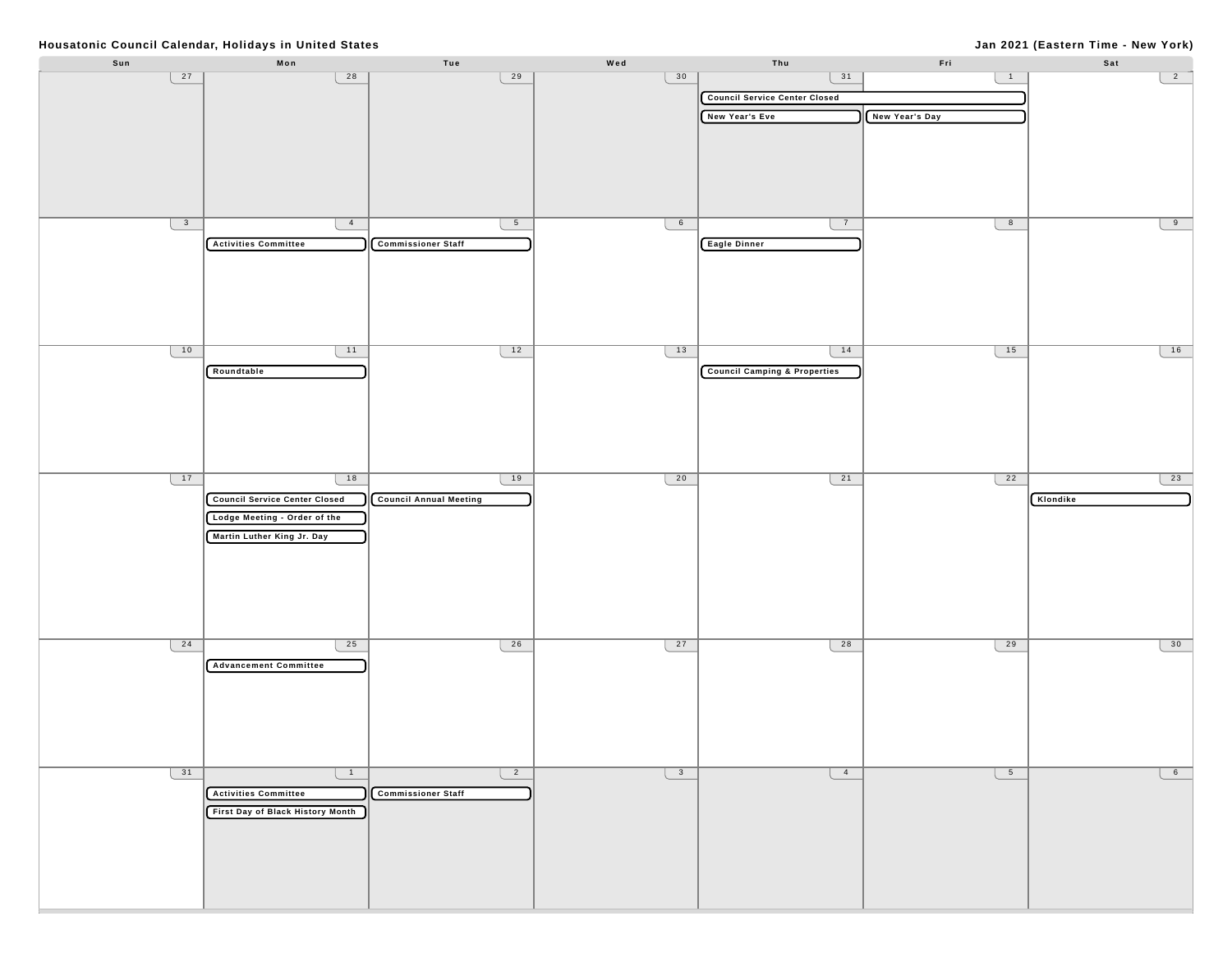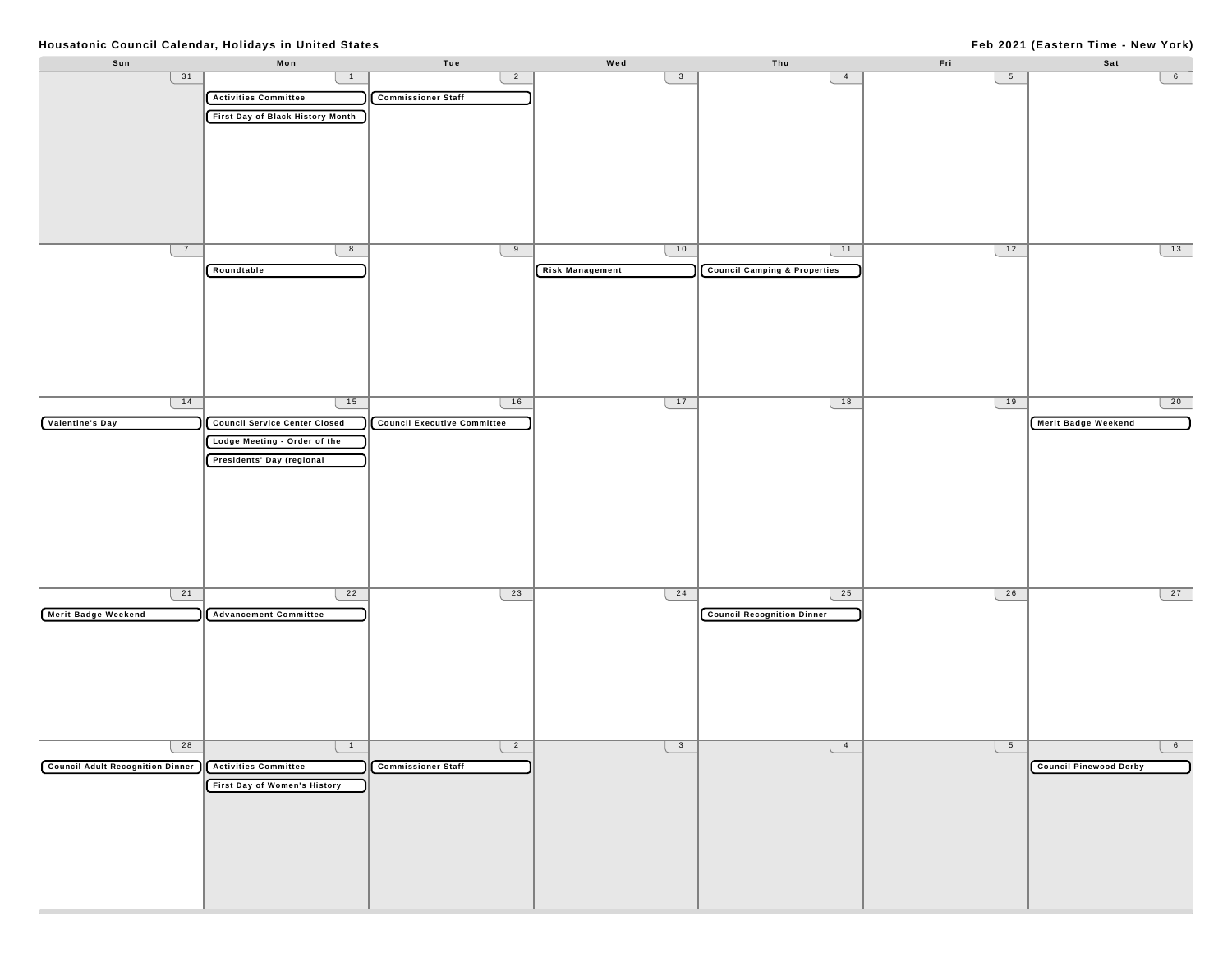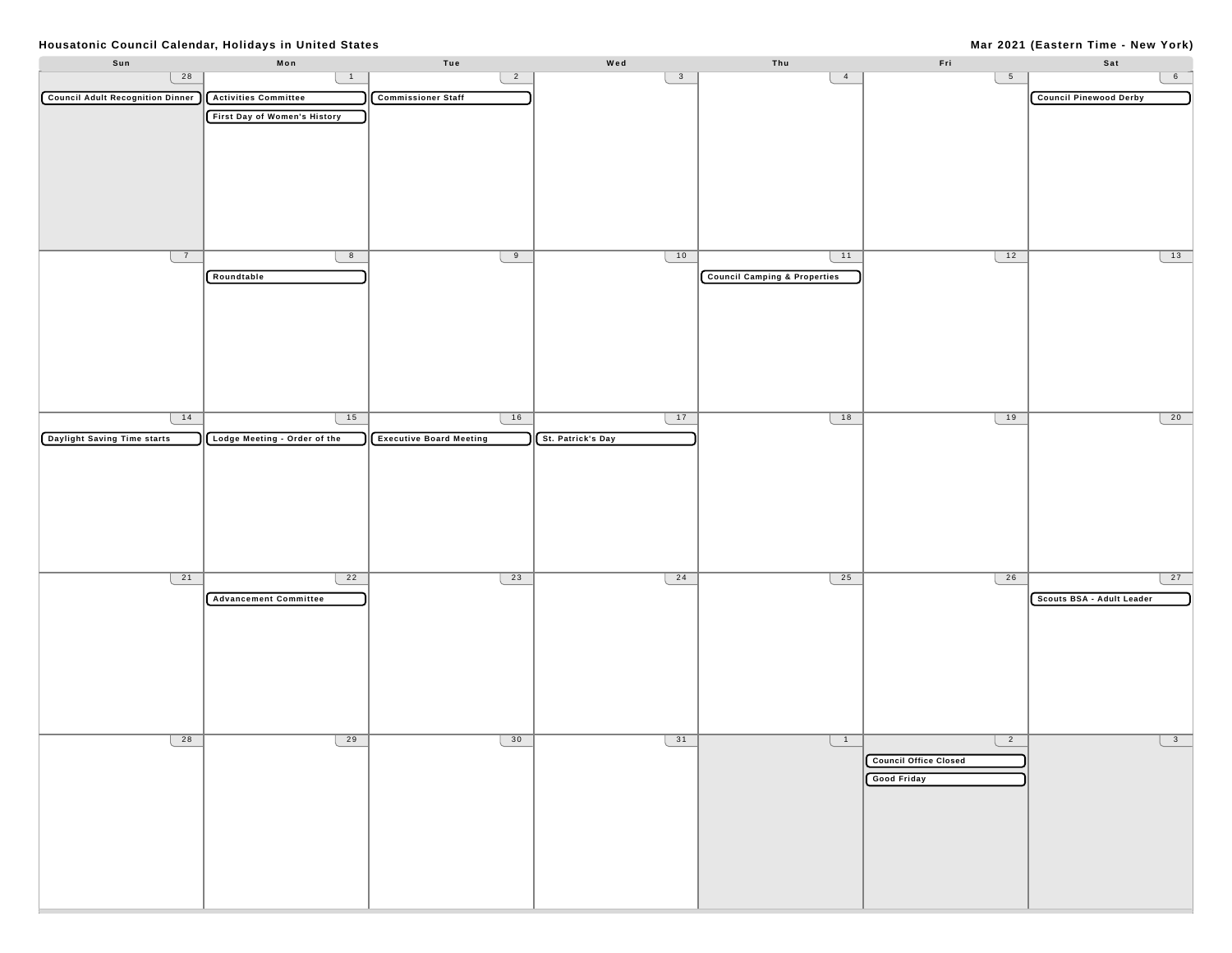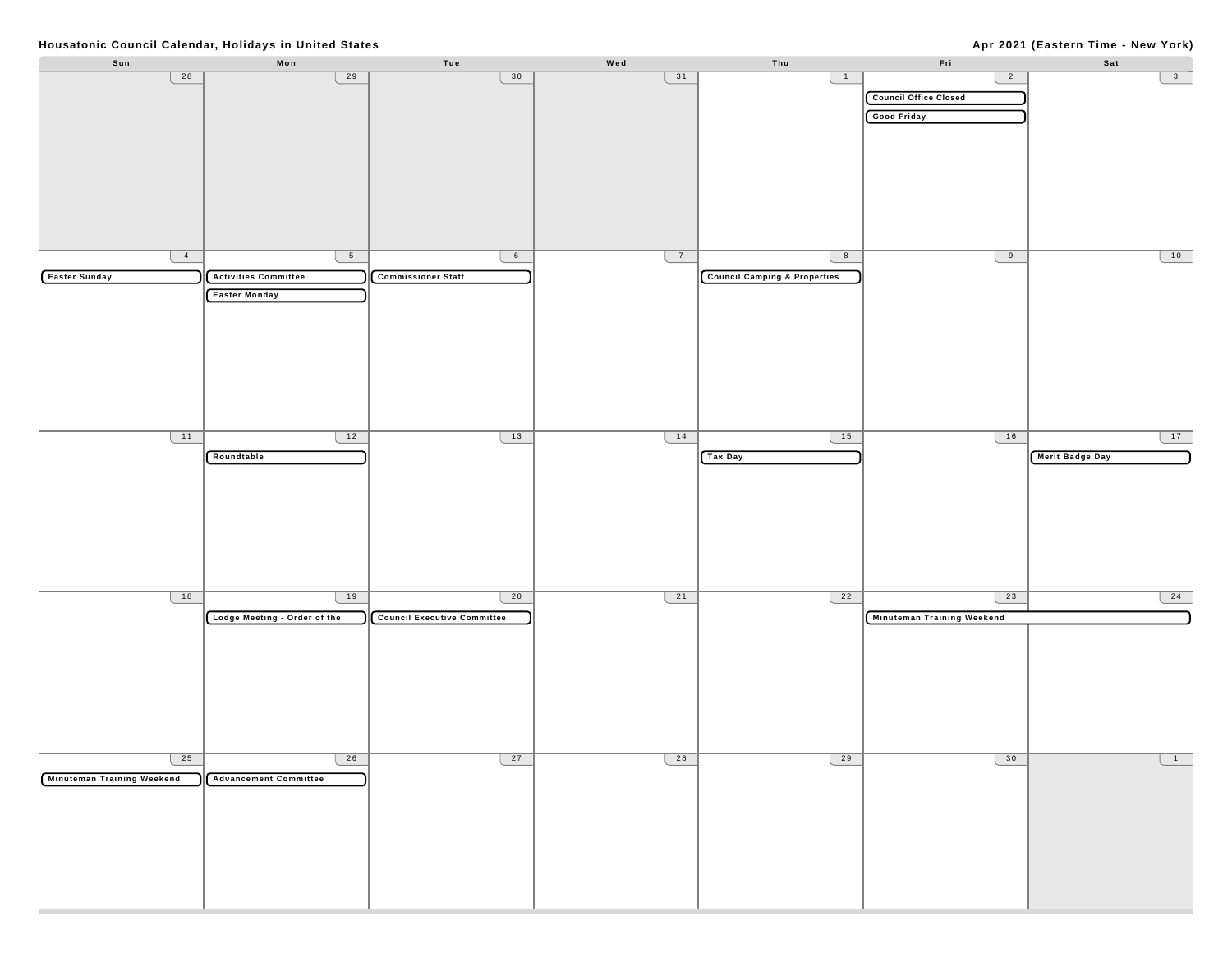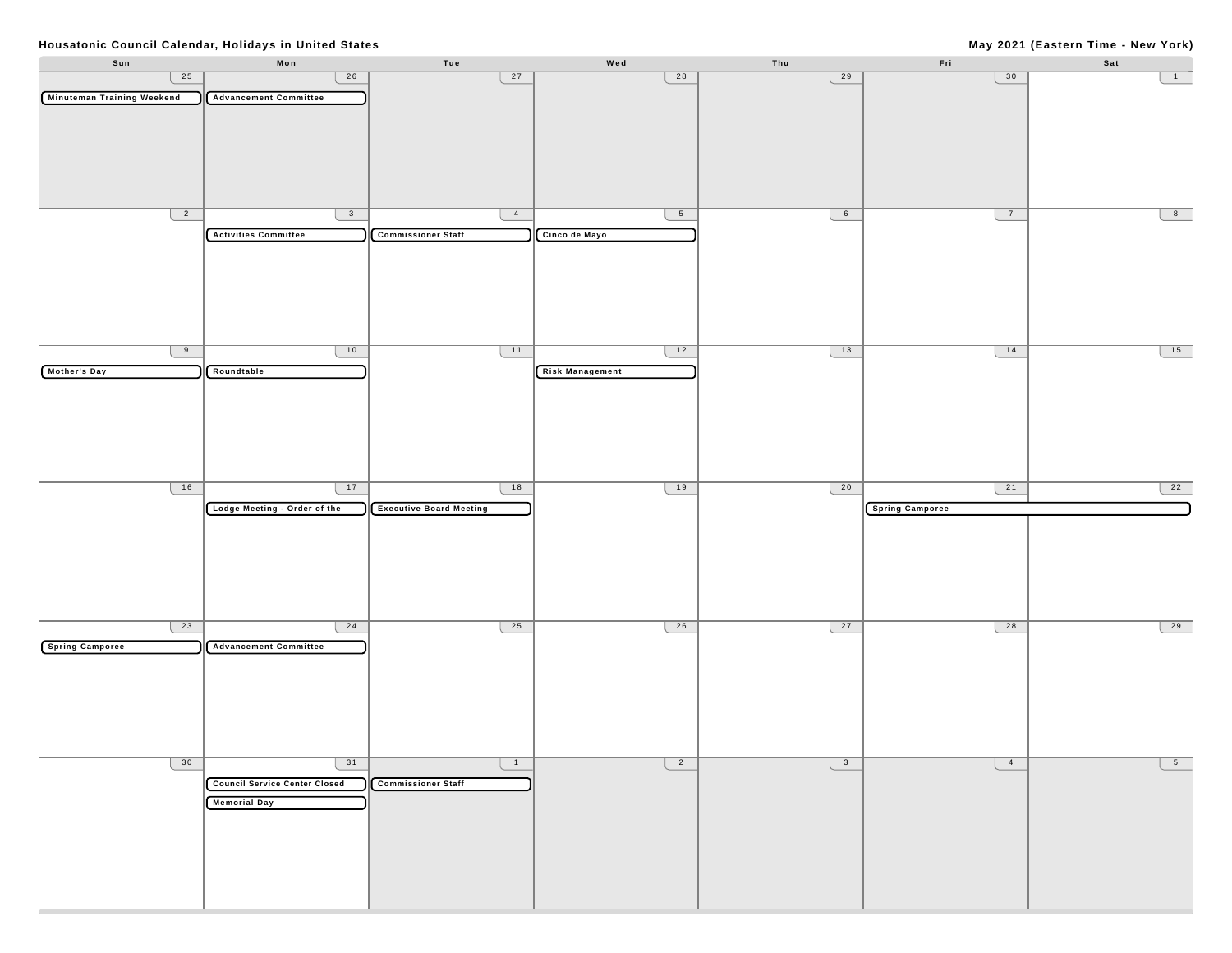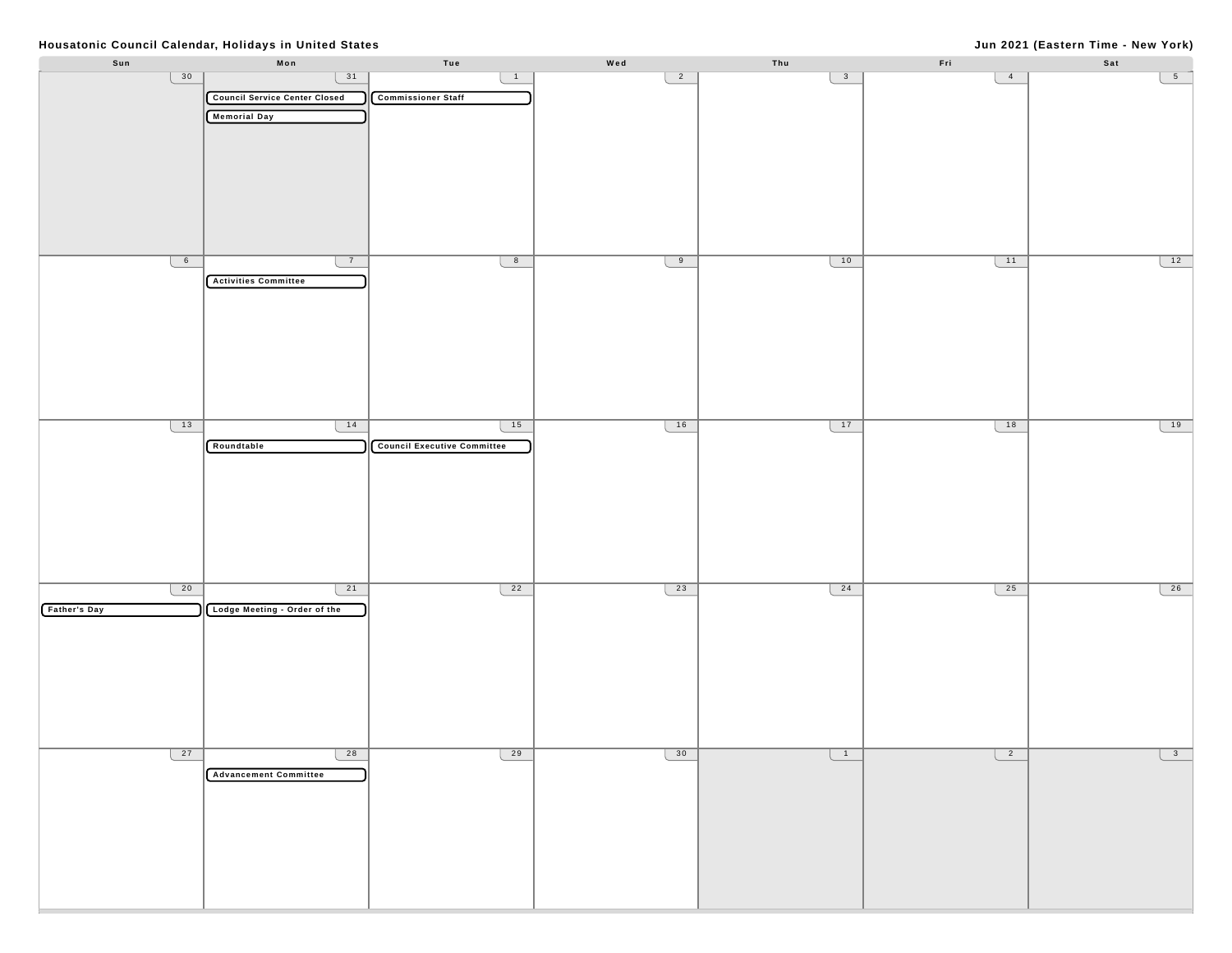# **Jul 2021 (Eastern Time - New York)**

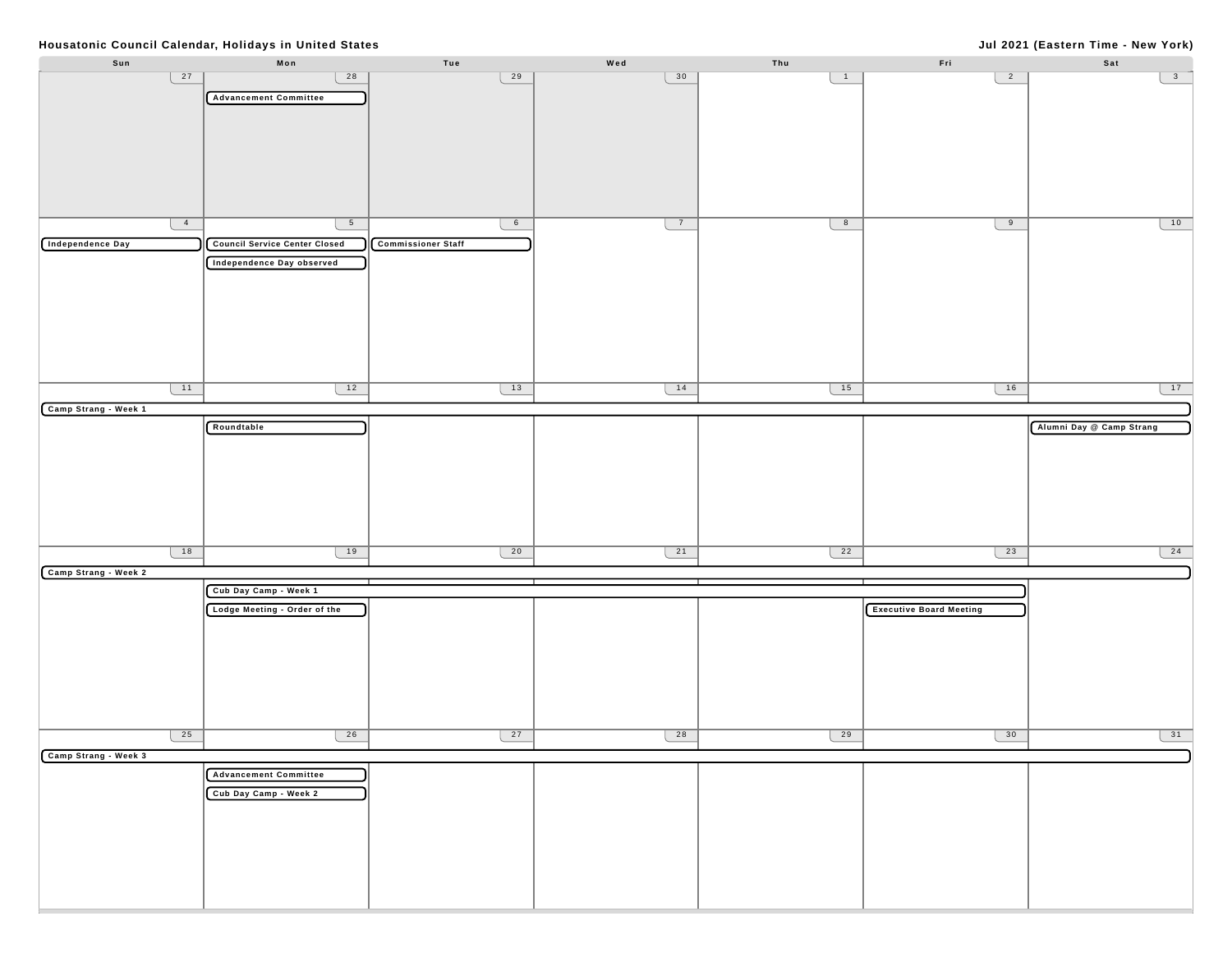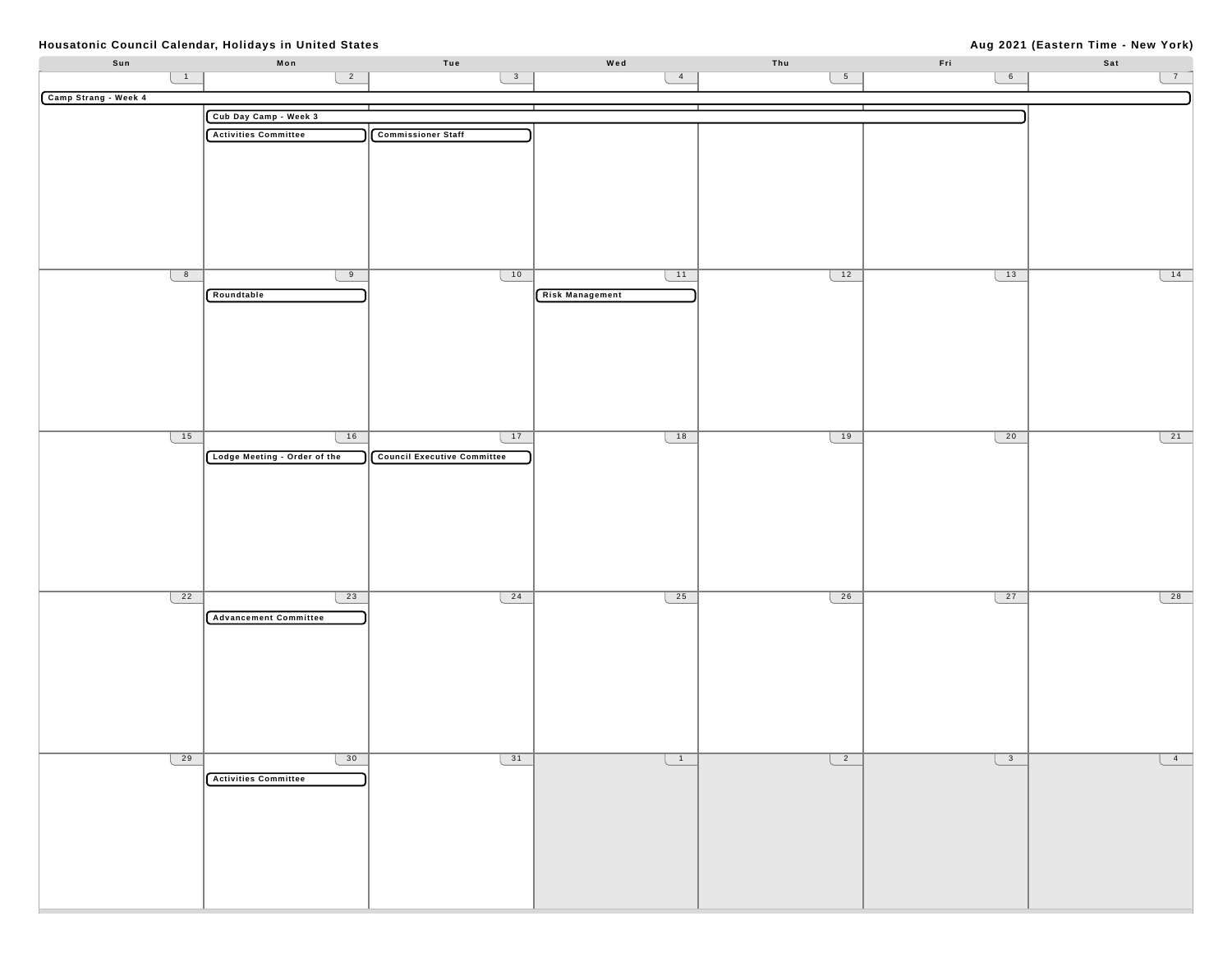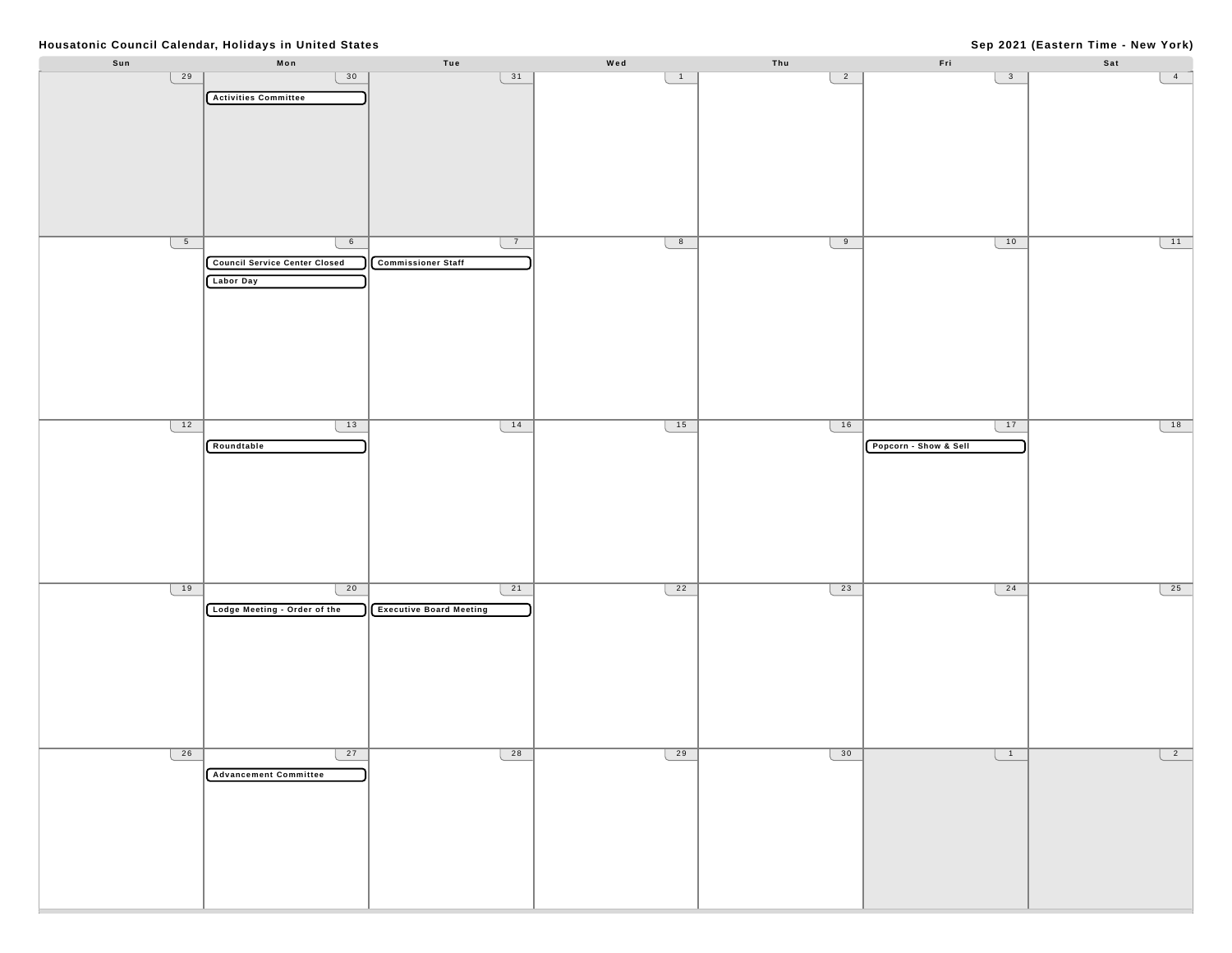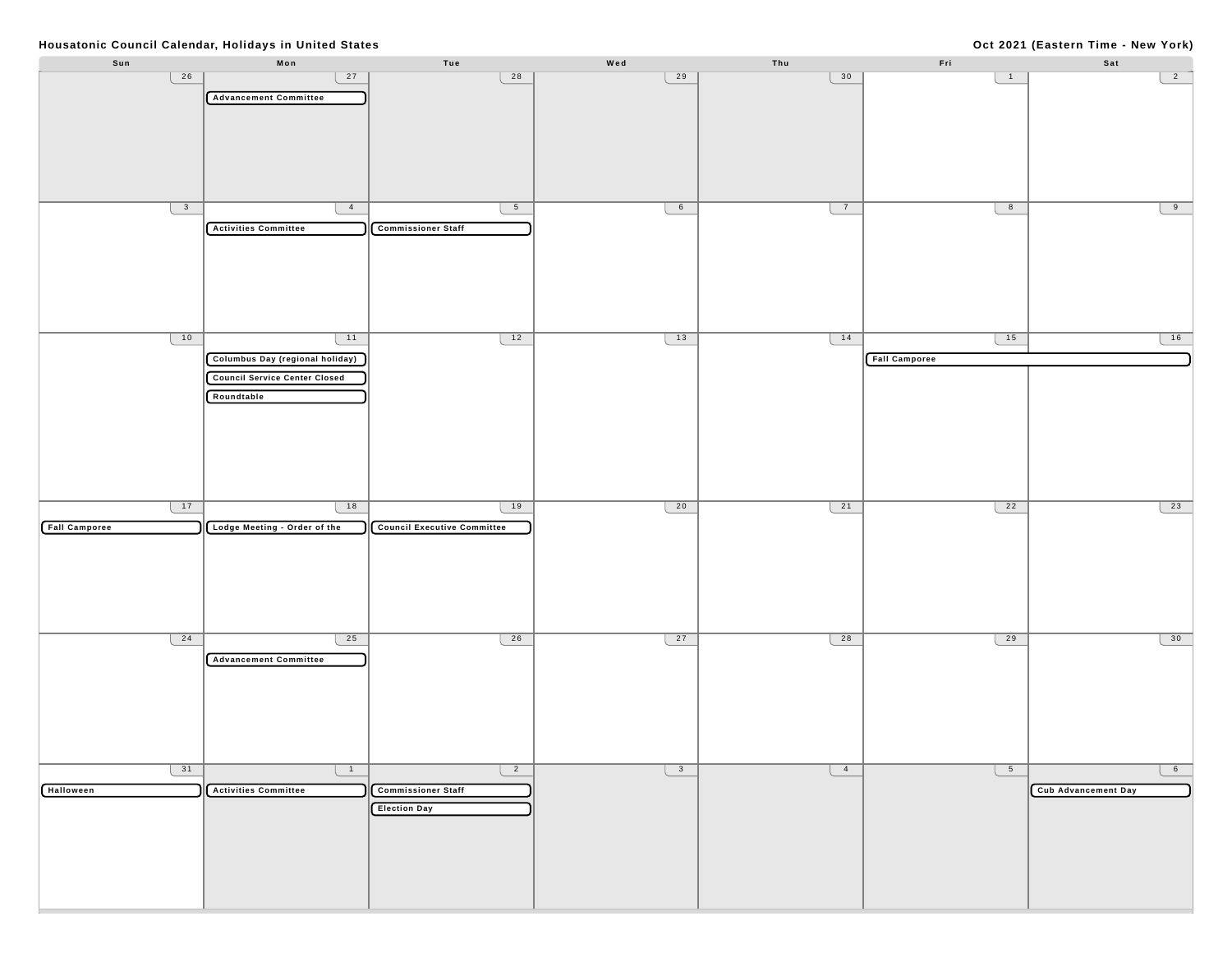